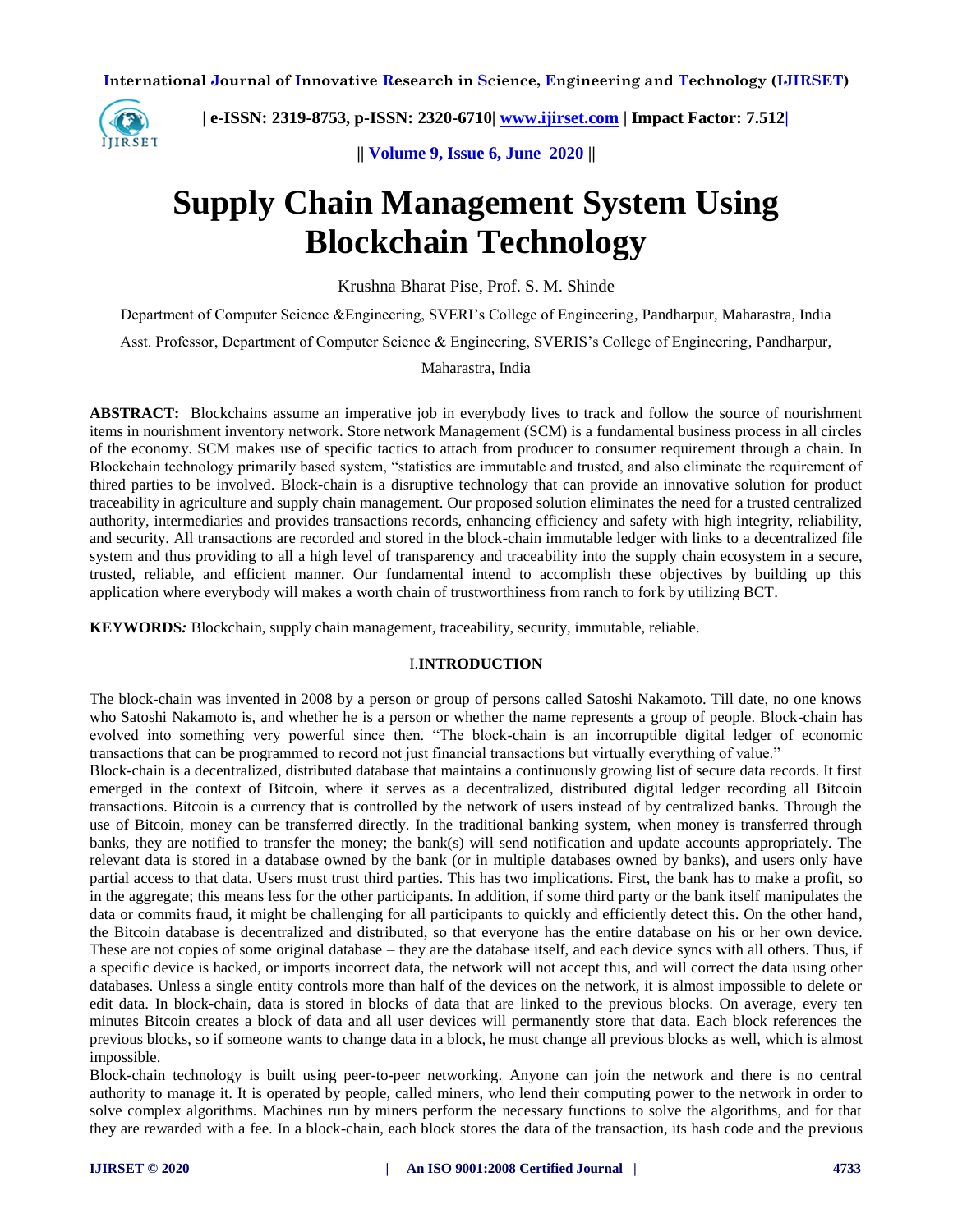

 **| e-ISSN: 2319-8753, p-ISSN: 2320-6710| [www.ijirset.com](http://www.ijirset.com/) | Impact Factor: 7.512|**

# **|| Volume 9, Issue 6, June 2020 ||**

block's hash code. So whenever a new block is created, it is validated by a majority of the peers or miners on that network. If anyone tries to change the data in one block, the entire block-chain will be invalidated; so it's nearly impossible for an individual to change all other attached blocks and that's how a block-chain remains secure and managed. Also, all the data is encrypted for security purposes.

#### **1.1 Motivation**

Supply Chain Management increases customer satisfaction. It is responsible for the efficient production and supply of products from the farm level to the consumers to meet consumers' requirements reliably in terms of quantity, quality and price.

#### II.**RELATED WORK**

Literature survey is the most important step in any kind of research. Before start developing we need to study the previous papers of our domain which we are working and on the basis of study we can predict or generate the drawback and start working with the reference of previous papers.

In this section, we briefly review the related work on Blockchain supply chain Management.

In this paper, the author research used an advancement of the theory of mindfulness to assess the use of blockchain technologies in the context of logistics and supply chain management. The five discussed case studies suggested different engagement and understanding of the new technology and the problems it is supposed to solve. Several implications, both on the theoretical and on the managerial levels, can be deduced from the case study discussion. [1]

This paper provides, through its methodology, a detailed analysis of the blockchain fit in the supply chain industry. It defines the specific elements of blockchain that affect supply chain such as scalability, performance, consensus mechanism, privacy considerations, location proof and cost, and details on the impact that blockchains will have in disrupting the supply chain industry. Discussing the tradeoff between consensus cost, throughput and validation time it proceeds with a suggested high-level architectural approach, and concludes as a result with a discussion on changes needed and challenges faced for an in-vivo deployment of blockchains in the supply chain industry. [2]

In this paper, author proposed an innovative blockchain-based IoT architecture to help build a more secure and reliable IoT system. By analyzing the shortcomings of the existing IoT architecture and the advantages of the Blockchain technology. We decompose and reorganize the original IoT architecture to form a new, multi-center, partially decentralized architecture. Then, we introduce some relative security technologies to improve and optimize the new architecture. Thus, the proposed architecture represents a significant improvement of the original architecture, which provides a new direction for the IoT development. [3]

In this paper, the author propose a blockchain-enabled efficient data collection and secure sharing scheme combining Ethereum blockchain and deep reinforcement learning (DRL) to create a reliable and safe environment. In this scheme, DRL is used to achieve the maximum amount of collected data, and the blockchain technology is used to ensure security and reliability of data sharing. Extensive simulation results demonstrate that the proposed scheme can provide higher security level and stronger resistance to attack than a traditional databasebased data sharing scheme for different levels/types of attacks. [4]

This paper presents a systematic mapping study in order to map out all relevant research on SCM based on BCT. Guided by a set of research questions, the main motivation for this work was to identify research trends, open subjects, and gaps for improvement in this discipline. The rest of the papers treat other blockchain applications in SCM that need additional investigation, such as agricultural supply chain, security of additive manufacturing, product ownership management, common-pool resource management, purchasing and supply management, supply chain quality management, supply chain performance measurements. The large part of selected studies is concentrating on proposing solutions of currents SCM challenges by designing new blockchain based frameworks. Nevertheless, many of the proposed frameworks-based solutions lack real performance evaluation on the industrial context. [5]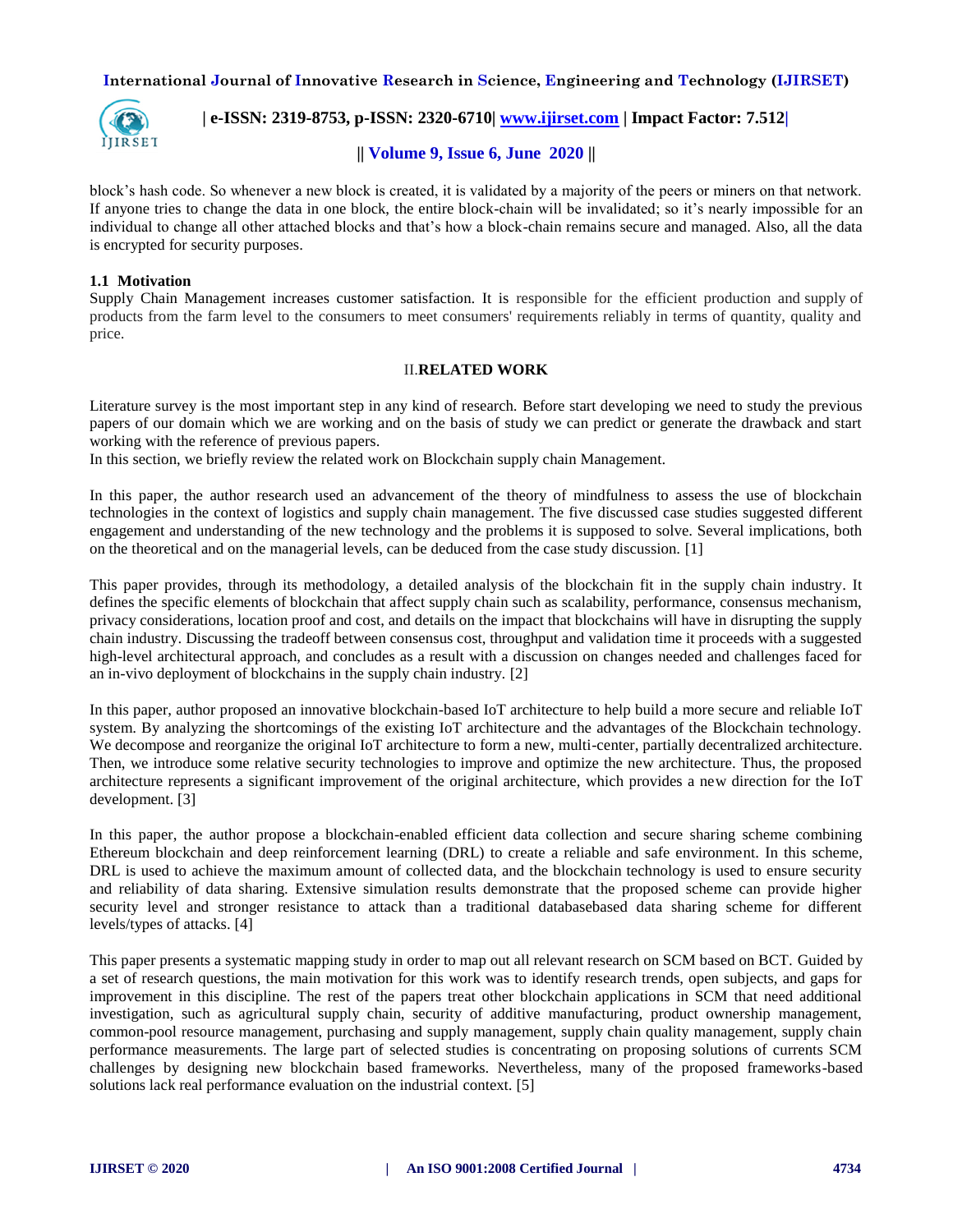

# **| e-ISSN: 2319-8753, p-ISSN: 2320-6710| [www.ijirset.com](http://www.ijirset.com/) | Impact Factor: 7.512|**

# **|| Volume 9, Issue 6, June 2020 ||**

Cooperatives play an important role in high standard agricultural production and commercialization processes. Because they function as both social and economic networks, also creating both horizontal and vertical relationships, they function as an integral part of net-chains within complex food-supply chains. By approaching complex supply chains and the inherent challenges of traceability systems; net-chain analysis is useful, particularly when coupled with organizational structures such as cooperatives, which inherently function as net-chains. Future research includes deepening the understanding of the net-chains that should be extended in scope and space as an effect of globalization. [6]

In this paper, the author proposed a novel blockchain-based product ownership management system (POMS) for the post supply chain, which makes the efforts of counterfeiters to clone genuine tags redundant since they cannot prove the possession of products on this system. In this they implemented a proof-of-concept experimental system employing a blockchain-based decentralized application platform and evaluated its cost performance. [7]

In this paper, the author gives a survey on the concepts of supply chain management and traceability in agriculture, and highlight the technological challenges in implementing traceable agricultural supply chains. Development of appropriate measurement tools for food product labeling and identification, activity/process characterization, information systems for data capture, analysis, storage and communication, and the integration of the overall traceable supply chain are essential for success. [8]

In this article, the author examines the impact of blockchain technology in agriculture and food supply chain, presents existing ongoing projects and initiatives, and discusses overall implications, challenges and potential, with a critical view over the maturity of these projects. The conclusion indicate that blockchain is a promising technology towards a transparent supply chain of food, with many ongoing initiatives in various food products and food-related issues, but many barriers and challenges still exist, which hinder its wider popularity among farmers and systems. These challenges involve technical aspects, education, policies and regulatory frameworks. [9]

This paper proposes a food trade mechanism based on an alliance chain that helps to eliminate information asymmetry and guarantee market fairness. The proposed system is shown to be effective for the food trade field. According to the Sustainable Food Trade Association, a highly reputed agricultural sustainable development organization, the organic sector must integrate environmentally sound, socially just business practices using a systems-based approach to reach its full potential. This paper provides an effective technical means to achieve the above requirements. As computational costs of the on-chain matching algorithm depend on the amount of supply and demand information and cannot be determined in advance, a fair mechanism for the allocation of these costs has to be determined. [10]

## III.**PROBLEM STATEMENT**

In current supply chain management there is problem that, the Farmer and end customer had a loss because the Farmer sells the product to the third party customer purchase it from third party, so customer needs to pay more money to purchase it. This problem will be solved and supply chain will be managed easily due to this proposed system.

## IV.**PROPOSED METHOD**

The system proposes, implement, and analyze a block-chain framework to provide traceability and visibility in the agricultural food products supply chain. We present, implement, and test algorithms that govern and ensure the proper interactions among key stakeholders in the agriculture supply chain. Our solution eliminates the need a trusted centralized authority and provides transactions and records for food supply chain management and safety with high integrity, reliability, and security. In the proposed work we find the solution of the above problem (i.e implemented in chapter 1) by using blockchain technology in supply chain management. So that there is transparency between the owner and the customer, also customer & owner gains profit because we remove intermediate (i.e. dealer) from owner & customer.

The new system will provide transparency throughout the supply chain. It reduces the operating cost and save lot of time. It also increases the trust level among consumers as well as vendors as they know what they are buying.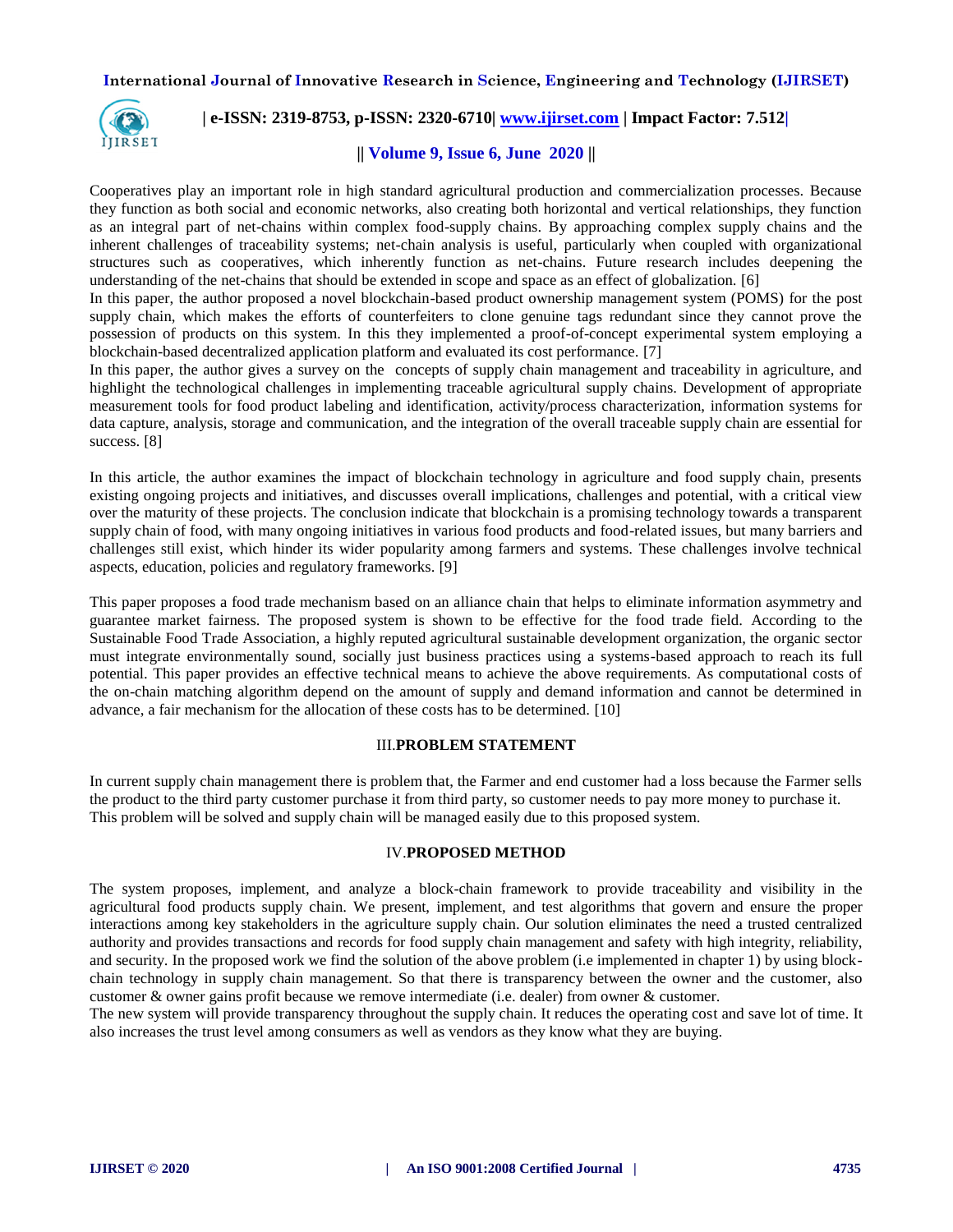

# **| e-ISSN: 2319-8753, p-ISSN: 2320-6710| [www.ijirset.com](http://www.ijirset.com/) | Impact Factor: 7.512|**

# **|| Volume 9, Issue 6, June 2020 ||**



**Fig.1 System Architecture**

#### **1. Algorithm:**

#### **Hybrid Approach:**

In this we are going to increase the security and timeefficiency by using algorithms i.e. Blockchain Algorithm(Cryptography algorithm).

The main purpose of using public-key cryptography forthe blockchain is to create a secure digital reference aboutthe identity of a user. Secure digital references about who iswho, and who owns what,are the basis for P2P transactions.Publickey cryptography allows proving one's identity with aset of cryptographic keys: a private key and a public key.

#### **Advanced Encryption Standard:**

The more popular and widely adopted symmetricencryption algorithm likely to be encountered nowadays is theAdvanced Encryption Standard (AES). It is found at least sixtimes faster than triple DES.

A replacement for DES was needed as its key size wastoo small. With increasing computing power, it was consideredvulnerable against exhaustive key search attack. Triple DESwas designed to overcome this drawback but it was foundslow.

The features of AES are as follows:

- Symmetric key symmetric block cipher
- 128-bit data, 128/192/256-bit keys
- Stronger and faster than Triple-DES
- Provide full specification and design details
- Software implementable in C and Java

#### Operation of AES:

AES is an iterative rather than Feistel cipher. It is based on'substitution–permutation network'. It comprises of a seriesof linked operations, some of which involve replacing inputsby specific outputs (substitutions) and others involve shufflingbits around (permutations).Interestingly, AES performs all its computations on bytesrather than bits. Hence, AES treats the 128 bits of a plaintextblock as 16 bytes. These 16 bytes are arranged in fourcolumns and four rows for processing as a matrix.

Unlike DES, the number of rounds in AES is variable anddepends on the length of the key. AES uses 10 rounds for128-bit keys, 12 rounds for 192-bit keys and 14 rounds for256-bit keys. Each of these rounds uses a different 128-bitround key, which is calculated from the original AES key.

- 1) Input:
- 2) 128 bit /192 bit/256 bit input(0,1)
- 3) Secret key(128 bit)+plain text(128 bit).
- 4) Process:
- 5) 10/12/14-rounds for-128 bit /192 bit/256 bit input
- 6) Xor state block  $(i/p)$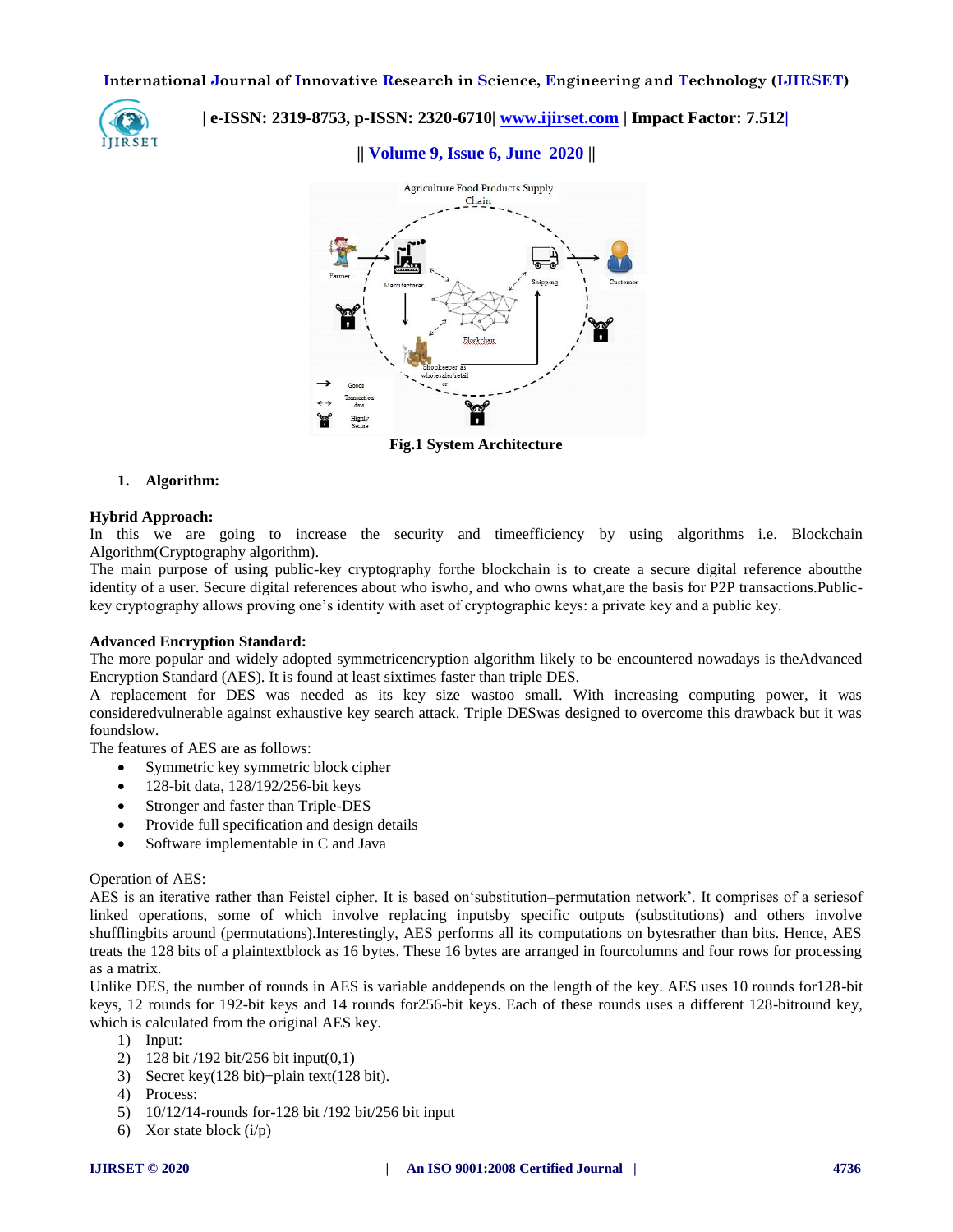

 **| e-ISSN: 2319-8753, p-ISSN: 2320-6710| [www.ijirset.com](http://www.ijirset.com/) | Impact Factor: 7.512|**

**|| Volume 9, Issue 6, June 2020 ||** 

- 7) Final round: 10,12,14
- 8) Each round consists: sub byte, shift byte, mix columns, add round key.
- 9) Output:
- 10) cipher text(128 bit)

#### **SHA-1(Secure Hash Algorithm)**

**Secure Hashing Algorithms**, also known as SHA, are a family of [cryptographic](https://brilliant.org/wiki/cryptography/) functions designed to keep data secured. It works by transforming the data using a [hash function:](https://brilliant.org/wiki/hash-function/) an algorithm that consists of bitwise [operations,](https://brilliant.org/wiki/bitwise-operations/) modular [additions,](https://brilliant.org/wiki/modular-additions/?wiki_title=modular%20additions) and [compression functions.](https://brilliant.org/wiki/compression-functions/?wiki_title=compression%20functions) The hash function then produces a fixed size string that looks nothing like the original. These algorithms are designed to be [one-way functions,](https://brilliant.org/wiki/one-way-functions/?wiki_title=one-way%20functions) meaning that once they're transformed into their respective hash values, it's virtually impossible to transform them back into the original data. A common application of SHA is to encrypting passwords, as the server side only needs to keep track of specific user's hash value, rather than the actual password.

Steps are followed:

1. Sender feeds a plaintext message into SHA-l algorithm and obtains a 160-bit SHA-l hash.

2. Sender then signs the hash with his RSA private key and sends both the plaintext message and the signed hash to the receiver.

3. After receiving the message, the receiver computes the SHA-l hash himself and also applies the sender's public key to the signed hash to obtain the original hash H.

## **VI. MATHEMATICAL MODEL**

The algorithm implemented in this project is describe as:

```
Initialization: password,key,time,salt:string
time \leftarrow get time
input \longleftarrow (password)
key \leftarrow salt + time
Encryption:
Ciphertext \leftarrow AESEncrypt(password; key)
output(ciphertext)
Decryption:
key \leftarrow salt \leftarrow time
forasmuchtolerancegiventime
ifkey = get time
key \leftarrow salt + timeplaintext \leftarrow AESDecrypt(ciphertext; key)
endif
endfor
output(plaintext)
```
#### **VII. RESULTS**

Experiments are done by a personal computer with a configuration: Intel (R) Core (TM) i5 6700HQ CPU @ 2.60GHz, 16GB memory, Windows 7, MySQL Server 5.1 and Jdk 1.8.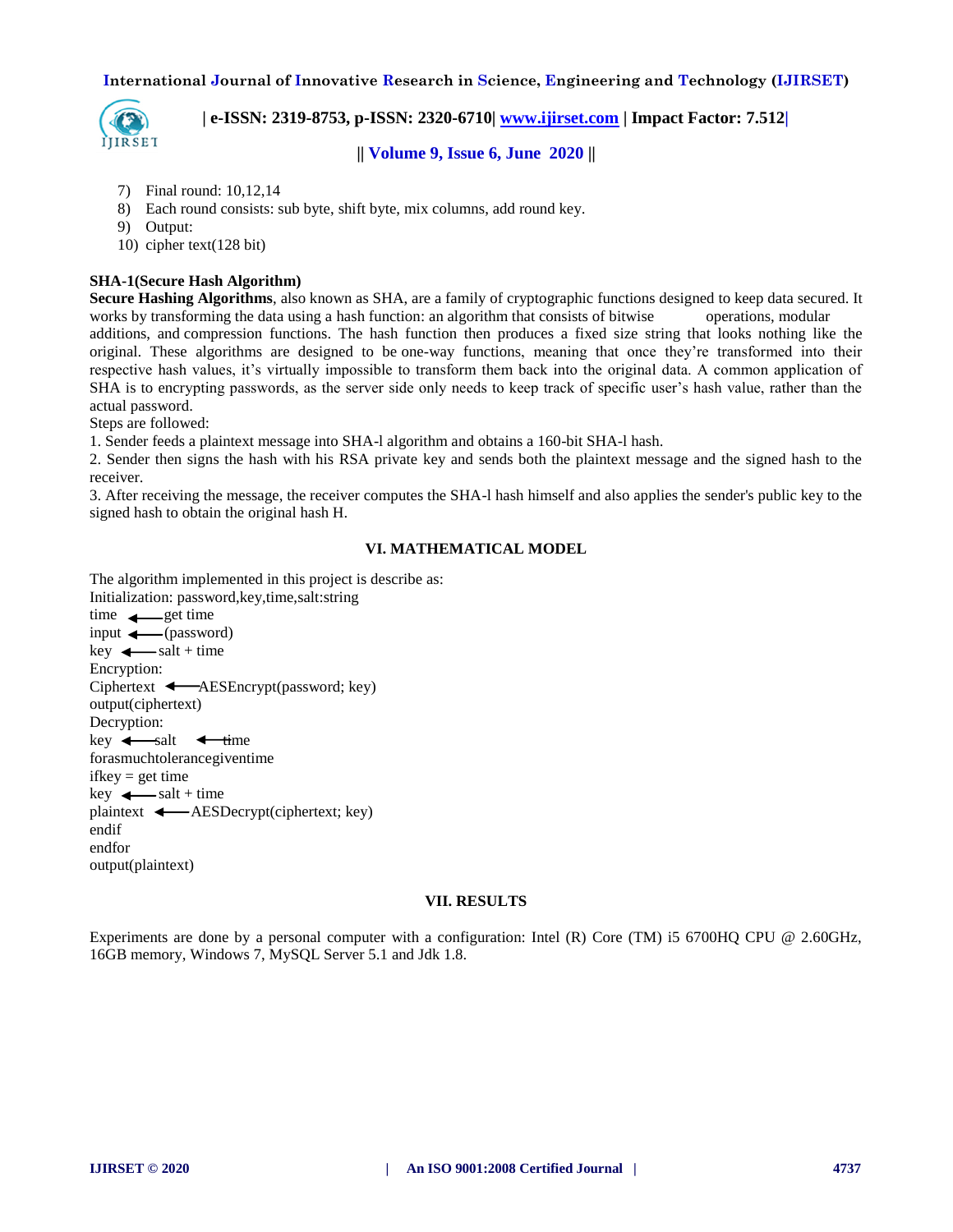

# **| e-ISSN: 2319-8753, p-ISSN: 2320-6710| [www.ijirset.com](http://www.ijirset.com/) | Impact Factor: 7.512|**



**|| Volume 9, Issue 6, June 2020 ||** 

**Fig.2Shows file size on X axis and time (ms) to upload on Y-axis**

Explanation: Graph shows size of file and time to upload that file after performing fragment and t-coloring .As size of file increases the time will increase.

| ID             | File size | Time<br>to |
|----------------|-----------|------------|
|                |           | upload     |
|                |           | (ms)       |
| 1              | 30kb      | 30         |
|                |           |            |
| $\overline{2}$ | 50kb      | 35         |
|                |           |            |
| 3              | 100kb     | 60         |
|                |           |            |
| 4              | 1mb       | 100        |
|                |           |            |
| 5              | 3mb       | 250        |
|                |           |            |

**Table 01: Time to upload file**

Above table 01 gives the information of uploading time for 30kb, 50kb, 100kb, 1mb and 3mb file size.

#### **VIII.CONCLUSION**

In summary, blockchain technology can help us to build a trusted, self-organized, open and ecological smart agriculture system, which involves all parties in the ecosystem; even they may not trust each other. To the best of our knowledge, this is the first work that applying blockchain technology on traditional agriculture ecosystem to solve the food safety issues. The proposed work implements the methods that govern and ensure the proper interactions among key stakeholders in the agriculture supply chain. Further we are trying to trace the counterfeit agricultural products by using the QR code concept.

## **REFERENCES**

- [1] Peter Verhoeven, Florian Sinn, Tino T. Herden, "Logistics and Supply Chain Management: Exploring the Mindful Use of a New Technology", MDPI September 2018.
- [2] Antonios Litke, Dimosthenis Anagnostopoulos, Theodora Varvarigou, "Blockchains for Supply Chain Management: Architectural Elements and Challenges towards a Global Scale Deployment", MDPI January 2019.
- [3] Jiafu Wan, Jiapeng Li, Muhammad Imran, Di Li, Fazal-e-Amin, "A Blockchain-Based Solution for Enhancing Security and Privacy in Smart Factory", IEEE Transactions on Industrial Informatics Volume: 15, June 2019.